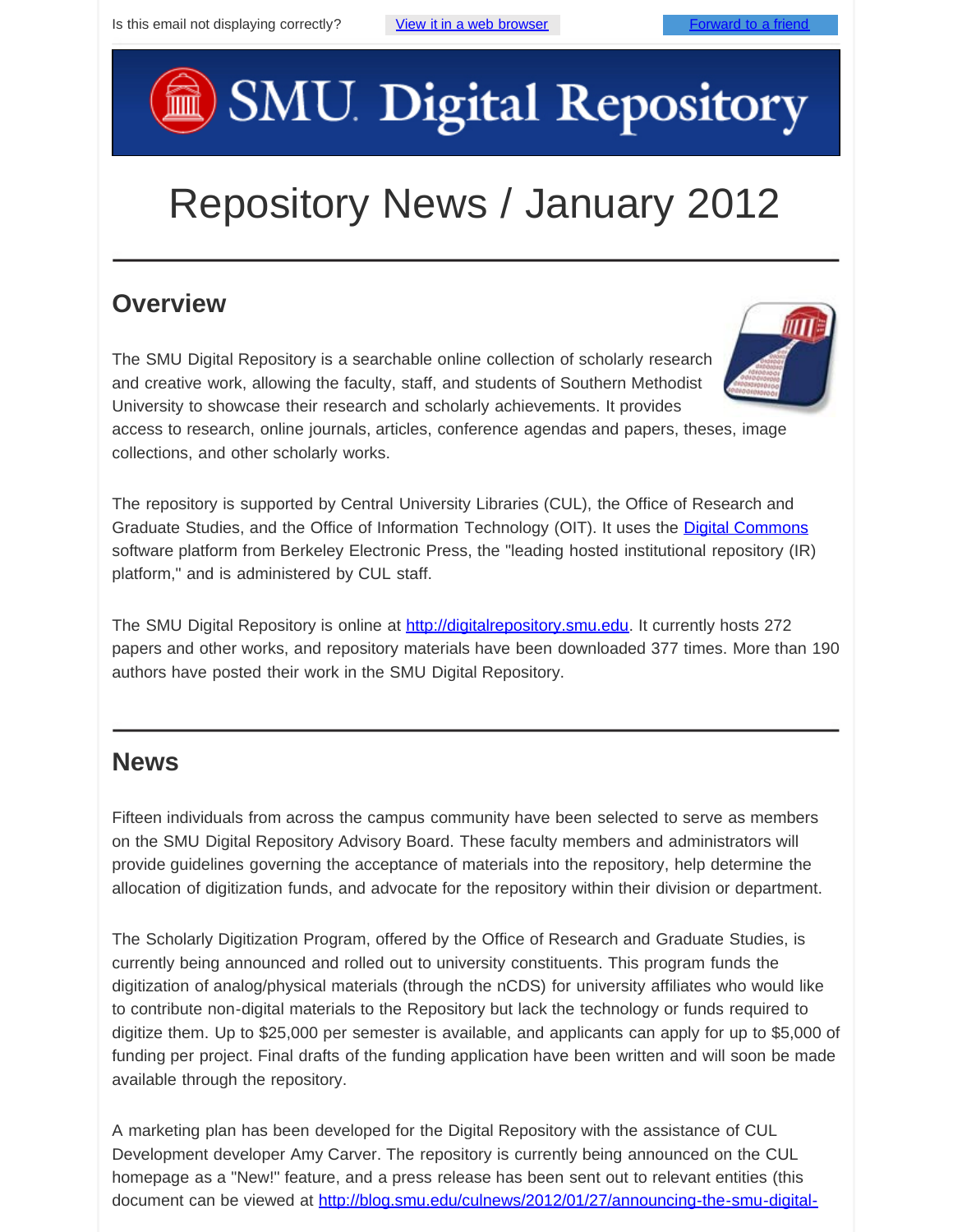[repository/\)](http://blog.smu.edu/culnews/2012/01/27/announcing-the-smu-digital-repository/). Promotional materials are also in the works, and repository staff will be present at key meetings throughout the semester.

New collections were added for the [Maguire Center for Ethics and Public Responsibility Occasional](http://digitalrepository.smu.edu/centers_maguireethics_occasional/) [Papers](http://digitalrepository.smu.edu/centers_maguireethics_occasional/) series and for the *Undergraduate Research Assistantships Journal*. Items will continue to be added to these collections as they are received. All archived issues of **Hilltopics** are also now available through the repository. In total, 108 items were posted to the SMU Digital Repository in January.

#### **Usage Summary**

Repository records were accessed 322 times in January and full text documents were downloaded 161 times. 57 unique items were accessed in this timeframe.



The site received 231 unique visitors in January (more than half of these were new visitors). Approximately half of all site visits were conducted from the SMU network (on-campus computers). Popular search traffic keywords were "office of the president", "digital repository", and "law library".



Top referring sites are the Digital Commons site (http://digitalcommons.bepress.com), producing 28 visits, SMU pages (from the Big iDeas site, the CUL landing page, and the CULNews blog), producing a total of 33 visits, and WorldCat, producing 4 site visits.

The following table depicts January usage as reported by Google Analytics:

| 344 Visits                 |
|----------------------------|
| 231 Unique Visitors        |
| 1,563 Pageviews            |
| 4.54 Pages/Visit           |
| 00:05:01 Avg. Time on Site |
| 46.80% Bounce Rate         |
| 60.17% % New Visits        |

The following table lists the top ten downloads at the end of January: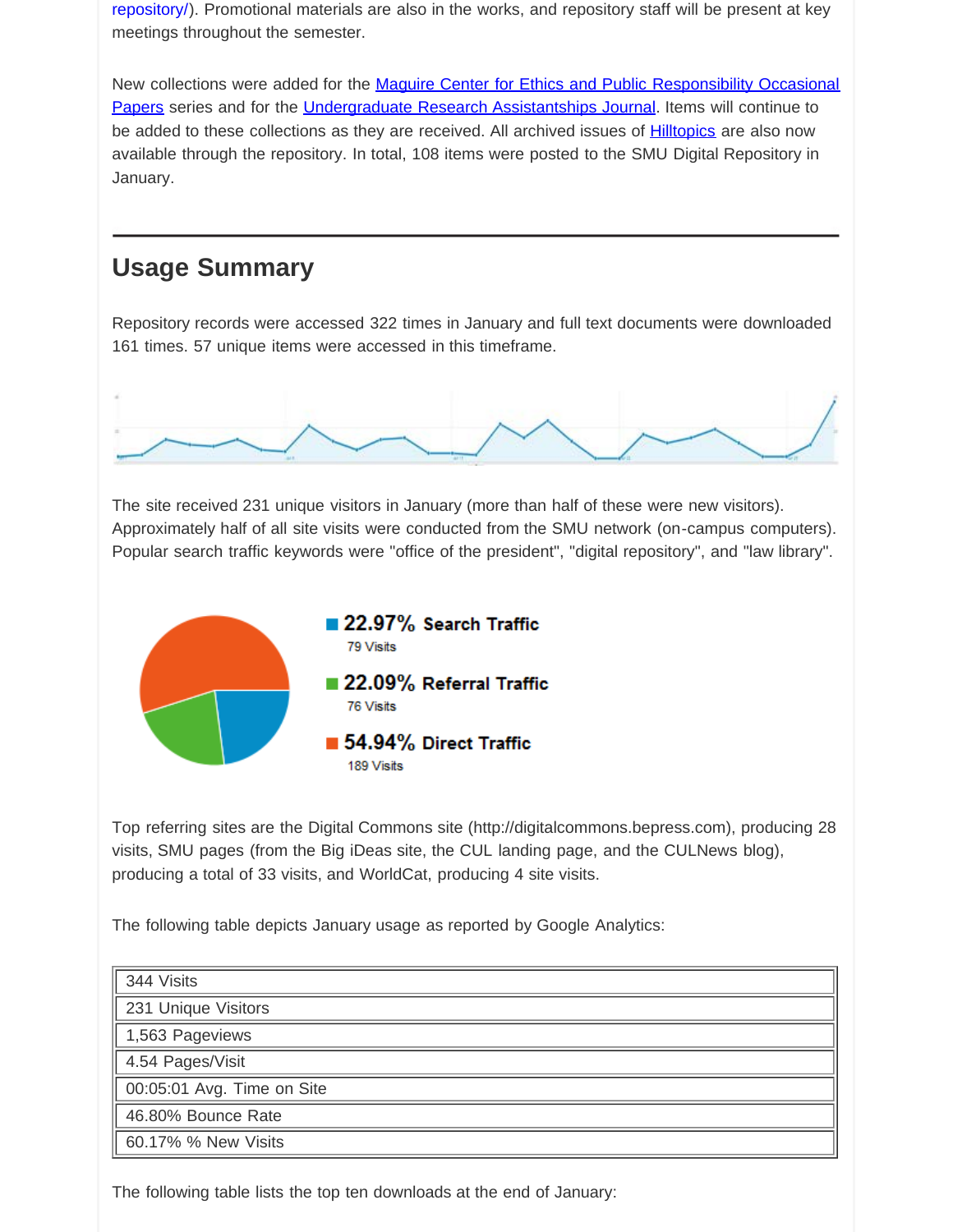| Politics, Culture Wars, and the Good Book: Recent Controversies Over the Bible          |
|-----------------------------------------------------------------------------------------|
| <b>Moral Visions and the New American Politics</b>                                      |
| <b>Compassion and Sympathy as Moral Motivation</b>                                      |
| "Boxed In": Big iDeas Project: A Project Proposal                                       |
| Hilltopics: Volume 6, Summer Issue                                                      |
| <b>Content Release Form for SMU Digital Repository</b>                                  |
| Big iDeas Project Proposal: The Empowerment of Small Enterprise in the Dallas Community |
| Hilltopics: Volume 1, Issue 22                                                          |
| Hilltopics: Volume 2, Issue 15                                                          |
| Hilltopics: Volume 2, Issue 24                                                          |

#### **Recent Research and News: Institutional Repositories**

Brand, A. (2012). Beyond mandate and repository, toward sustainable faculty self-archiving. *Learned Publishing, 25*(1), 29-34. doi:10.1087/20120105

*Abstract:* "Harvard's approach to deposit in their digital repository and further ways to engage faculty are described. Current approaches to self-archiving at Harvard are proving successful according to the number of participating faculty but require a high degree of mediation; a model for integrating self-archiving into the academic authoring workflow is proposed - the model has the added benefit of creating a comprehensive institutional 'view' or record of published scholarship along with other efficiencies for faculty authors."

De Sordi, J. O., Meireles, M., & Valentim, M. L. P. (2012). New technologies, old habits: Automation without innovation. *Brazilian Administration Review, 9*(1), 110-126.

*Abstract:* "This research investigated the underuse of technological tools by innovative organizations which are acknowledged for their use of and familiarity with new technologies. The research conducted an analysis of 58 institutional repositories (IRs) out of 43 educational and research institutions which are internationally renowned for excellence. The core aspect of the analysis was the use of IRs for publishing and dealing with evidence in order to legitimize and add value to scientific research. The following items were analyzed: (a) the logical structuring of scientific communication published in the IRs; (b) the metadata which describe scientific communication based on the terms of the DCMI protocol used; (c) the availability of software functions which facilitate the queries and publication of evidences. Results show that the introduction of IRs did not add value to the quality of research in\ terms of associating and publishing evidence that could back them up. A strong tendency to replicate the traditional library model of physical collections was observed. It was concluded that merely possessing good technological tools is not sufficient for fostering innovation and strategic gains in organizations, even if their implementation takes place in highly promising and favorable environments."

Arlitsch, K., & O'Brien, P. S. (2012). Invisible institutional repositories: Addressing the low indexing ratios of IRs in Google Scholar. *Library Hi Tech, 30*(1), 4-4.

*Abstract:* "*Purpose* - Google Scholar has difficulty indexing the contents of institutional repositories, and the authors hypothesize the reason is that most repositories use Dublin Core, which cannot express bibliographic citation information adequately for academic papers. Google Scholar makes specific recommendations for repositories, including the use of publishing industry metadata schemas over Dublin Core. This paper tests a theory that transforming metadata